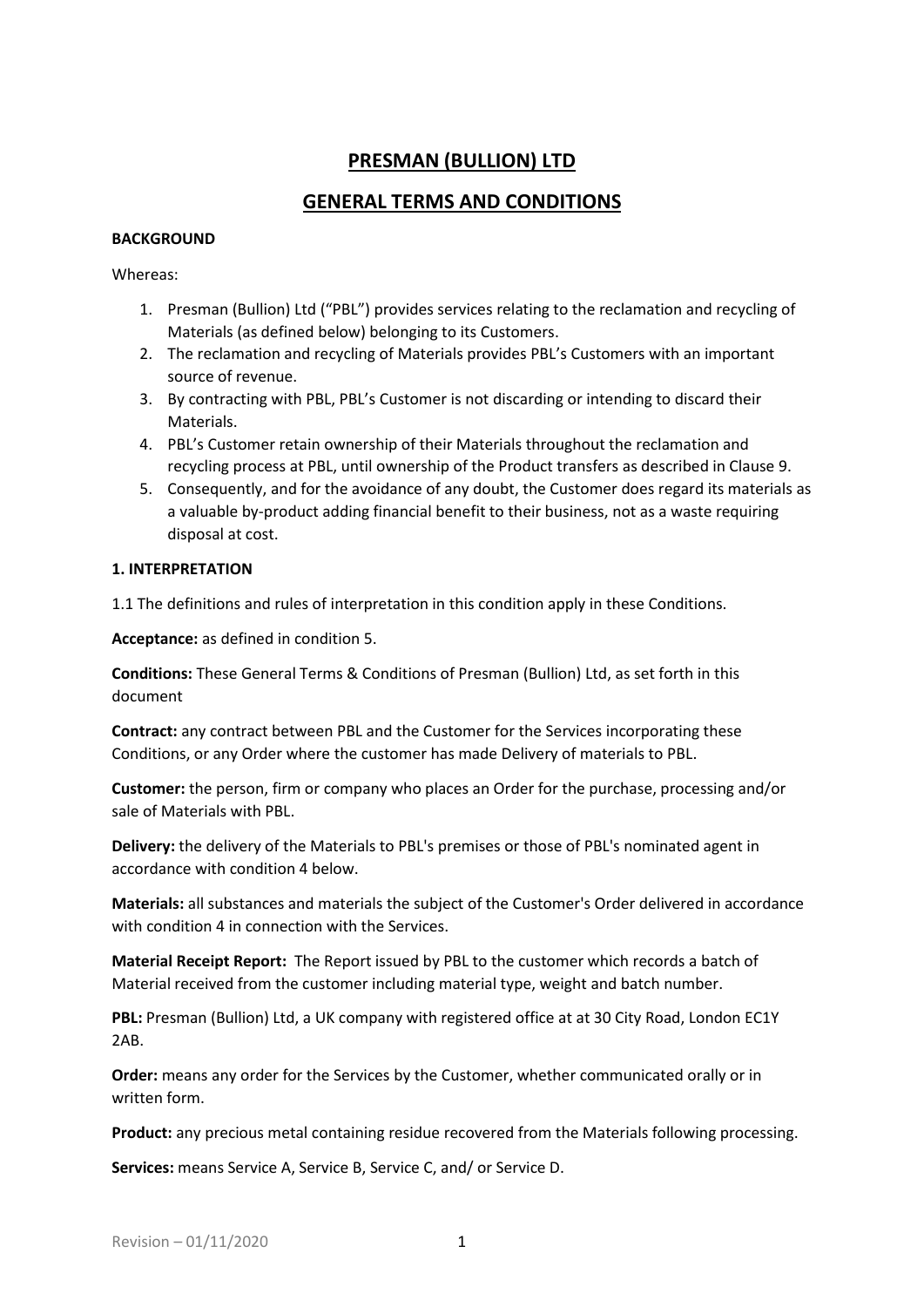**Service A:** the purchase of the Materials from the Customer by PBL.

**Service B:** the receipt, processing, and refining of the Materials and the sampling, evaluation, assay and purchase in money of the Product from the Customer by PBL.

**Service C:** the receipt, processing, and refining of the Materials and the sampling, evaluation, and assay of the Product with transfer of metal to the Customer.

**Service D:** the receipt, processing, and return of the processed Materials to the Customer, for a toll processing fee.

**Settlement Date**: the forecasted date on which metal or money is expected to be transferred to the customer with respect to a specific batch of Material.

**Settlement Yield Statement:** the document issued by PBL which offers the metal or money payable to the customer for the Product that has been recovered from a specific batch of Material;

**Working Days:** Monday to Friday excluding UK bank holidays and Christmas closedown.

1.2 A reference to a law is a reference to it as it is in force for the time being taking account of any amendment, extension, application or re-enactment and includes any subordinate legislation for the time being in force made under it.

1.3 Words in the singular include the plural and in the plural include the singular.

1.4 A reference to one gender includes a reference to the other gender.

1.5 Condition headings do not affect the interpretation of these Conditions.

#### **2. APPLICATION OF TERMS**

2.1 Subject to any variation under condition 2.3 the Contract shall be on these Conditions to the exclusion of all other terms and conditions (including any terms or conditions which the Customer purports to apply under any purchase Order, confirmation of Order, specification or other document).

2.2 No terms or conditions endorsed on, delivered with or contained in the Customer's purchase Order, confirmation of Order, specification or other document shall form part of the Contract simply as a result of such document being referred to in the Contract.

2.3 These Conditions apply to all the Services and any variation to these Conditions and any representations about the Services shall have no effect unless expressly agreed in writing and signed by an authorised signatory of PBL. The Customer acknowledges that it has not relied on any statement, promise or representation made or given by or on behalf of PBL which is not set out in the Contract.

2.4 Each Order or acceptance of a quotation for Services by the Customer shall be deemed to be an offer by the Customer for the Services subject to these Conditions.

2.5 No Order placed by the Customer shall be deemed to be accepted by PBL until the Customer has approved the Material Receipt Report and PBL has undertaken Acceptance of the Material.

2.6 The Customer shall ensure that the terms of its Order and any applicable specification are complete and accurate.

2.7 Any quotation is given on the basis that no Contract shall come into existence until Acceptance.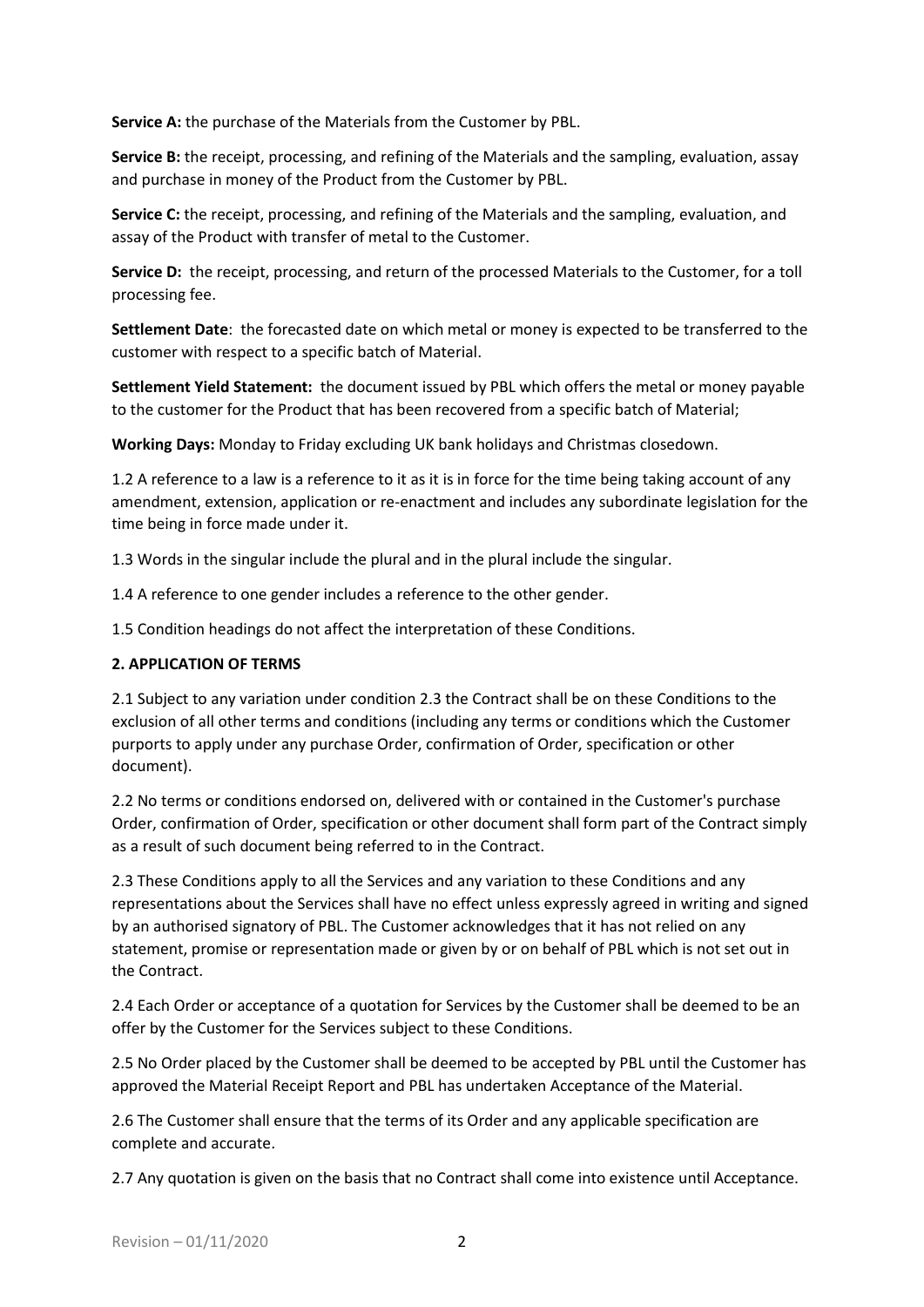# **3. WARRANTY**

3.1 The Customer warrants:

3.1.1 that it is the absolute legal beneficial owner of the Materials free from all liens, charges and encumbrances or other adverse rights or interests whatsoever;

3.1.2 that processing of the Materials by PBL will not affect, compromise or infringe any third-party rights existing or arising in connection with the Materials; and

3.1.3 that the Materials will not be:

(i) radioactive;

(ii) explosive;

(iii) liable to spontaneous combustion;

(iv) contain certain organo-metallic compounds; or

(v) contain deleterious or penalty elements which include, without limitation, Arsenic, Cadmium, Tellurium, Selenium, Chlorine, Bismuth, Mercury, Bromine, Iodine, Beryllium and Antimony. PBL may be able to process materials containing these metals but only after prior agreement, and reserves the right to extend the Settlement Date and levy additional charges.

## **4. DELIVERY, RISK AND INSURANCE**

4.1 Unless otherwise specifically agreed in writing pursuant to these terms, all Materials shall be delivered at the Customer's risk and expense to PBL's premises or those of PBL's nominated agent between 9.00am and 4.30pm Mondays to Fridays, public holidays excepted.

4.2 The Materials shall remain at the Customer's risk until the Customer has agreed in writing to PBL's Material Receipt Report, including gross weight received, at our site. The Customer shall insure the Material accordingly and shall, in the case of overseas customers, provide PBL with a certificate of insurance giving the name and address of the insurance company's agents in the UK.

4.3 The Customer shall arrange for any claims covered by insurance to be payable in London. Unless otherwise agreed, the value of such insurance shall be based C.I.F. plus a margin of 10%.

# **5. ACCEPTANCE**

5.1 Following Delivery all Materials shall be gross weighed and sampled in PBL's usual manner and at such time as PBL may determine.

5.2 Should the Materials be compliant with conditions 6, 7 and 8 below, and should PBL consider in its reasonable opinion that the Materials are safe and fit to receive the Services, PBL may issue a Material Receipt Report to the Customer, identifying the batch numbers of Materials received and their gross weight.

5.3 Subject to condition 5.4 and the Customers written Approval of the Material Receipt Report, upon the Materials being prepared for processing by PBL the Materials are deemed accepted by PBL for the Services ("**Acceptance**"). PBL may prepare the Materials for processing in such manner as it may consider appropriate whether on their own or with other materials.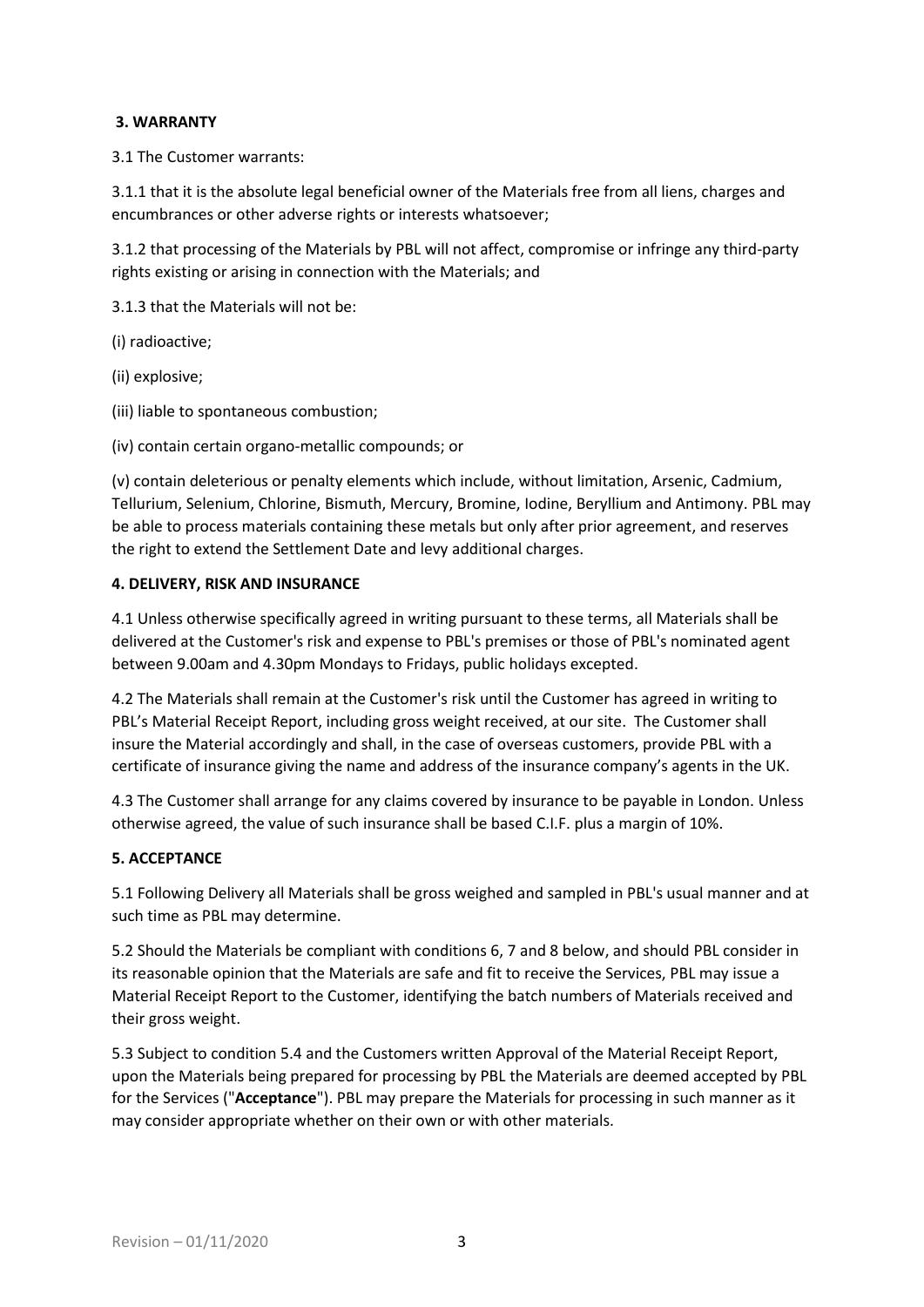5.4 For the avoidance of doubt, Acceptance will not take place, notwithstanding that the Materials have been prepared for processing, where the Customer's warranty in condition 3 is untrue in any respect.

5.5 Where the nature of the Materials practicably allows, and with PBL's approval (not to be unreasonably withheld), the Customer may, at its sole expense, be represented or appoint a witness at any weighing or sampling operation prior to Acceptance by a representative approved by PBL. The Customer shall provide 48 hours written notice to PBL in advance of delivery of its request to be represented at a weighing or sampling operation. Where such representation or witnessing occurs, the start date to the period before the Settlement Date shall not be earlier than the date of witnessing.

5.6 Absent such notification, or if the Customer's representative shall not be presented as notified, the Customer shall have waived any right to representation and PBL may proceed to weigh, process, refine, and sample the Materials without the Customer or its representative being present.

## **6. HEALTH AND SAFETY**

6.1 The Customer shall ensure that the Materials comply with the provisions of the Health and Safety at Work etc Act 1974 (the "**Act**"). The Act (inter alia) requires any person who manufactures, imports, or supplies any substance for use at work to ensure, so far as is reasonably practicable, that the substance is safe and without risks to health when properly used.

6.2 The Customer shall also comply with the provisions of the Control of Substances Hazardous to Health Regulations 2002 by giving adequate information about the physical and chemical nature of the Materials, indicating any possible hazards that may arise during treatment. The customer will supply an MSDS applicable to the material being treated.

6.3 The Customer warrants that PBL, in performing the Services on the Materials, will not be in breach of any environmental rule, law, regulation or instrument whatsoever.

6.4. PBL reserves the right to reject any Materials which we judge would pose an unacceptable health and safety risk during handling or processing.

#### **7. PACKING**

7.1 In delivering the Materials to PBL, the Customer shall ensure that all Materials are packed safely and securely so as to conform to current regulations governing the transport of goods. In particular, Materials likely to contain substances of a hazardous nature must be clearly marked as such with appropriate warning labels and an MSDS appropriate for the material sent. The appropriate EWC code should be entered on the delivery note.

7.2 Inadequately labelled Materials may, at PBL's sole discretion, be held at the Customer's risk and expense following Delivery pending further information on their content. Any delays to the time of Acceptance incurred as a result will be added to the processing time and Settlement Date.

7.3 Unless otherwise agreed, packing shall be non-returnable. The cost of packing material and containers shall be borne by the Customer.

7.4 Where Product is to be sent to the Customer, PBL shall determine, in its absolute discretion, the manner, mode and form in which the Product may be sent.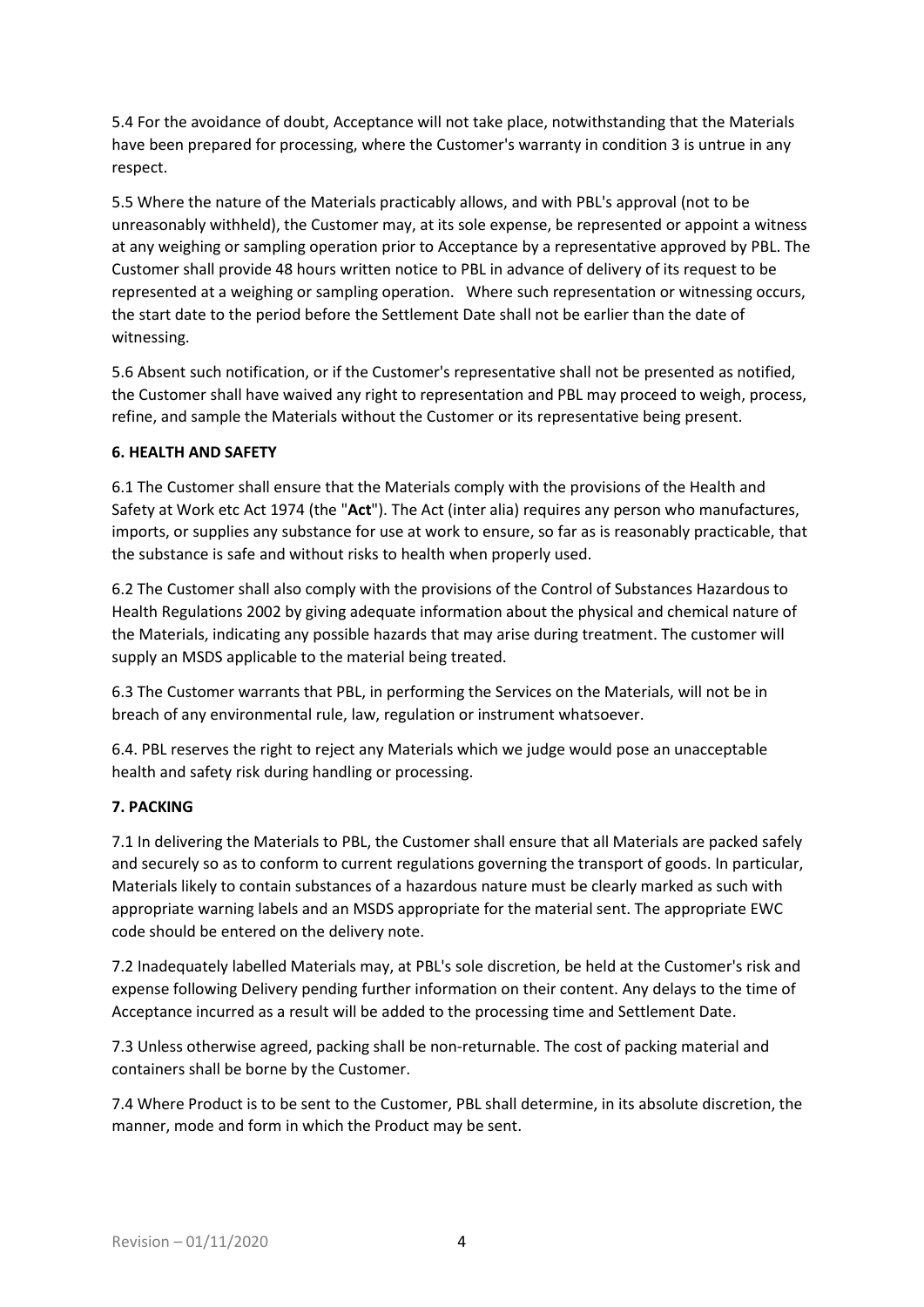## **8. DESCRIPTION AND DOCUMENTATION**

8.1 All Materials shall be accompanied by an advice or delivery note giving the gross, tare and nett weight of each container and a description of the contents. The Customer shall ensure that on or before Delivery PBL receives full instructions as to the precious metals to be determined in the evaluation of the Materials.

8.2 On Acceptance, the Customer shall have no further rights in respect of any Materials for which full instructions were not given prior to Delivery, or any proceeds arising from the sale of such Materials.

8.3 All Materials shipped to PBL from overseas shall be accompanied by an invoice showing weights, estimated fine precious metal contents and values for customs clearance purposes. If appropriate the relevant Annex VII or TFS Notification document shall accompany the goods.

8.4 Where Materials are shipped by sea, the Customer shall transmit to PBL the following documents:

(a) 2 negotiable copies and 1 non-negotiable copy of the bill of lading;

(b) 1 original and 1 copy of the certificate of insurance;

(c) 2 copies of the invoice for customs clearance purposes; and

(d) A packing list stating the contents of each case, the nett and gross weights thereof and the seal numbers.

8.5 It is important that PBL receives the documents specified in condition 8.3 and 8.4 before the carrying vessel arrives at the destination port in the UK.

8.6 Where Materials are freighted by air, the Customer shall send to PBL by facsimile or email the Air waybill number and flight details and the following documents:

(a) The invoice for customs clearance purposes; and

(b) A packing list stating the contents of each case, the nett and gross weights thereof and the seal numbers.

8.7 The Customer shall maintain detailed accounting records of its transactions with PBL.

8.8 All waste Materials delivered from Overseas shall comply with either EC Council Regulation (EEC) No. 1013/2016 on the supervision and control of shipments of waste within, into and out of the European Community (the "**Regulation**"), the OECD Council Decision C(2001)107/Final or the UNEP Basel Convention (as appropriate) and also UK Statutory Instrument 2007 No 1711.

8.9 The Customer shall, in accordance with the Regulation, take back waste Materials shipped to PBL for recovery if the shipment is not completed in accordance with the Contract or if it violates the Regulation.

8.10 PBL will, in the case of re-transfer of waste Material for recovery to another Member State of the European Union or to a third country, provide the notification of the initial country of despatch.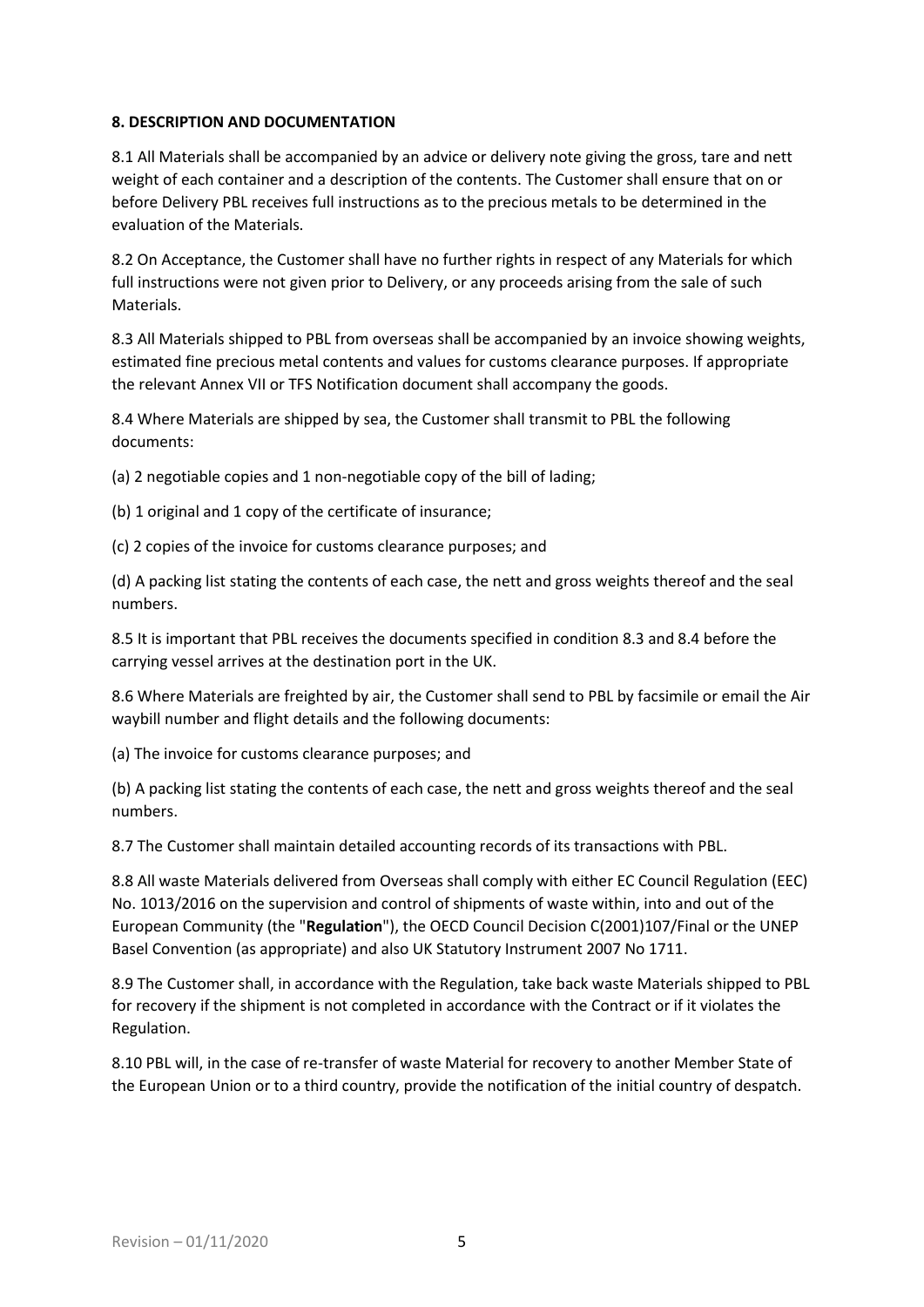## **9. OWNERSHIP/ TITLE**

9.1 The Materials and such Product as may be obtained from the Materials will continue to be owned by the Customer until the following event occurs in respect of Materials for which Services A, B, or C are provided by PBL:

a) the written acceptance by the Customer of the Settlement Yield Statement issued by PBL; or

b) within 10 days of the Settlement Yield Statement if no response is received from the customer.

9.2 In respect of Material for which Service D is provided to the Customer by PBL, the Customer retains title at all times and ownership is never transferred to PBL.

9.3 The Customer will continue to retain ownership, risk and responsibility of Material for which Acceptance is not given by PBL.

## **10. PRICE**

10.1 In the case of Service A, the price for purchase of Materials by PBL from the Customer shall be agreed in writing prior to Acceptance.

10.2 In the case of Service B or Service C, the monetary or metal return associated with the Product will be determined, following acceptance, processing, and analysis, by PBL methodology (the "**Settlement Yield**").

10.3 In the case of Service D, the customer pays PBL a toll processing charge for the Material, which must be agreed before Acceptance.

10.4 PBL methodology employs a variety of factors in determining the Settlement Yield including, among others, the character and historic quality of the Customer's Materials, PBL designated laboratories' assay or other testing method and the uncertainties thereof, Customer's estimate or projection of precious metal content in the Materials, the estimated yield on final recovery, PBL risks and costs, and PBL refining practices and processes. The settlement yield assay shall be determined by PBL from a number of assays carried out on the homogenized samples taking into consideration historical actual metal yield and assay variation within all assays carried out.

10.5 When the Customer is not represented, PBL will notify the Customer of the Settlement Yield either verbally or in writing in a Settlement Yield Statement and such amount will be final and conclusive unless objected to in writing by the Customer within seven days ("**Notice of Objection**").

10.6 If the Customer serves Notice of Objection on PBL in accordance with condition 10.5 above, any adjustment to the Settlement Yield will be negotiated between PBL and the Customer both acting in good faith. If agreement cannot be reached by negotiation within 2 weeks of PBL receiving Notice of Objection and if the Product is in a suitable form, the Customer and PBL will endeavour to agree on the appointment of an independent umpire to inspect the Product ("**Independent Inspection**").

10.7 In the case of discrepancy between the Settlement Yield and the findings of the Independent Inspection, the Settlement Yield shall be adjusted, upwards or downwards as the case may be, by the median of the Settlement Yield and the Independent Inspection.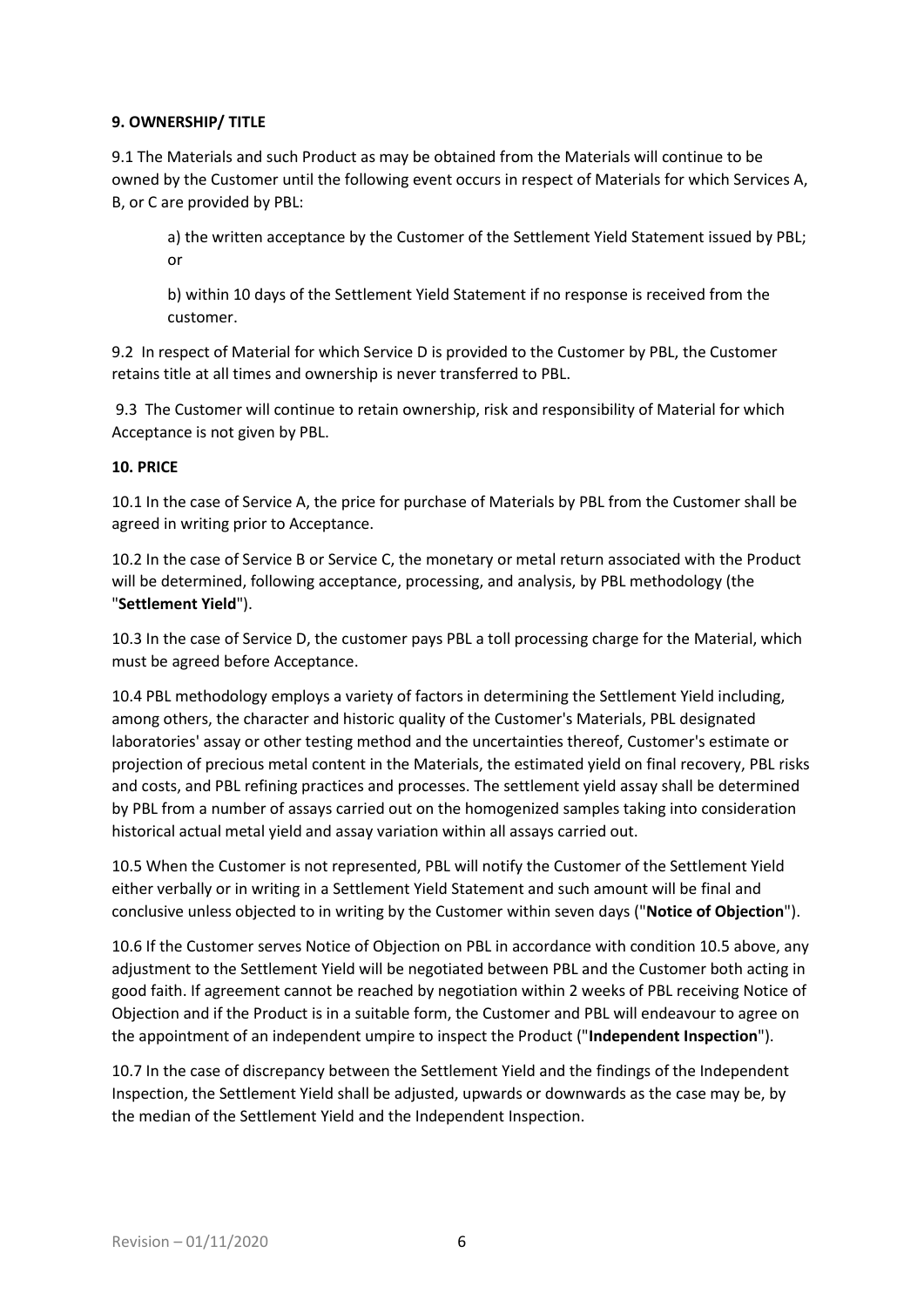10.8 In the case of Service B, the price to be paid by PBL to the Customer for the Product will be based on prevailing London bullion or free-market prices, whichever is applicable, for the Settlement Yield.

10.9 In the case of Service C, and subject to condition 11.5 below, PBL will return to the Customer, at the Customer's risk and expense, precious metals equivalent in the quantity and proportion determined by the Settlement Yield.

# **11. PAYMENT AND INVOICING**

11.1 Following notification of the Settlement Yield, or following the adjustment of the Settlement Yield in accordance with conditions 10.6 and 10.7 above, PBL will issue an invoice to the Customer stating a time for payment, PBL's fees, and any charges, costs and disbursements incurred by PBL in connection with the Services ("**Invoice**").

11.2 In the case of Service B, a statement will be provided with the Invoice which will state the value of the Settlement Yield such value to be based on prevailing London bullion or free-market prices, whichever is applicable, payable by PBL to the Customer for the Product.

11.3 In the case of Service C, a statement will be provided with the Invoice which will provide a breakdown of the Settlement Yield by weight and type of metal to be returned to the Customer.

11.4 Unless otherwise agreed in writing, in the case of Service B, PBL shall be entitled to set-off its fees and costs as stated in the Invoice against the value of the Settlement Yield set out in the statement referred to in 11.2 above.

11.5 Where PBL is providing Service B or C and metals to the amount of the Settlement Yield are to be provided to the Customer, PBL shall have a lien over the Product until any sums owing to PBL by the Customer have been met in full. Should an Invoice not be met in full within two months of the date specified in the Invoice for payment, PBL shall be entitled to sell the Product and apply the proceeds to any unpaid portion of an Invoice and PBL's reasonable costs of storing the Product and arranging for its sale.

11.6. PBL will use reasonable efforts to meet the Settlement Date however these are estimates only and time in this respect and time for delivery are not of the essence.

11.7 In the case of Service D, PBL shall invoice the Customer the agreed toll processing charges for the Material

11.8 The Customer shall make all payments due under the Contract in full without any deduction whether by way of set-off, counterclaim, discount, abatement or otherwise.

11.9 If the Customer fails to pay PBL any sum due pursuant to the Contract, the Customer shall be liable to pay interest to PBL on such sum from the due date for payment at the annual rate of 4% above the base lending rate from time to time of Lloyds Bank plc, accruing on a daily basis until payment is made, whether before or after any judgment. PBL reserves the right to claim interest under the Late Payment of Commercial Debts (Interest) Act 1998.

11.10 PBL reserves the right to offset any payables due from PBL against outstanding debt the Customer owes to PBL.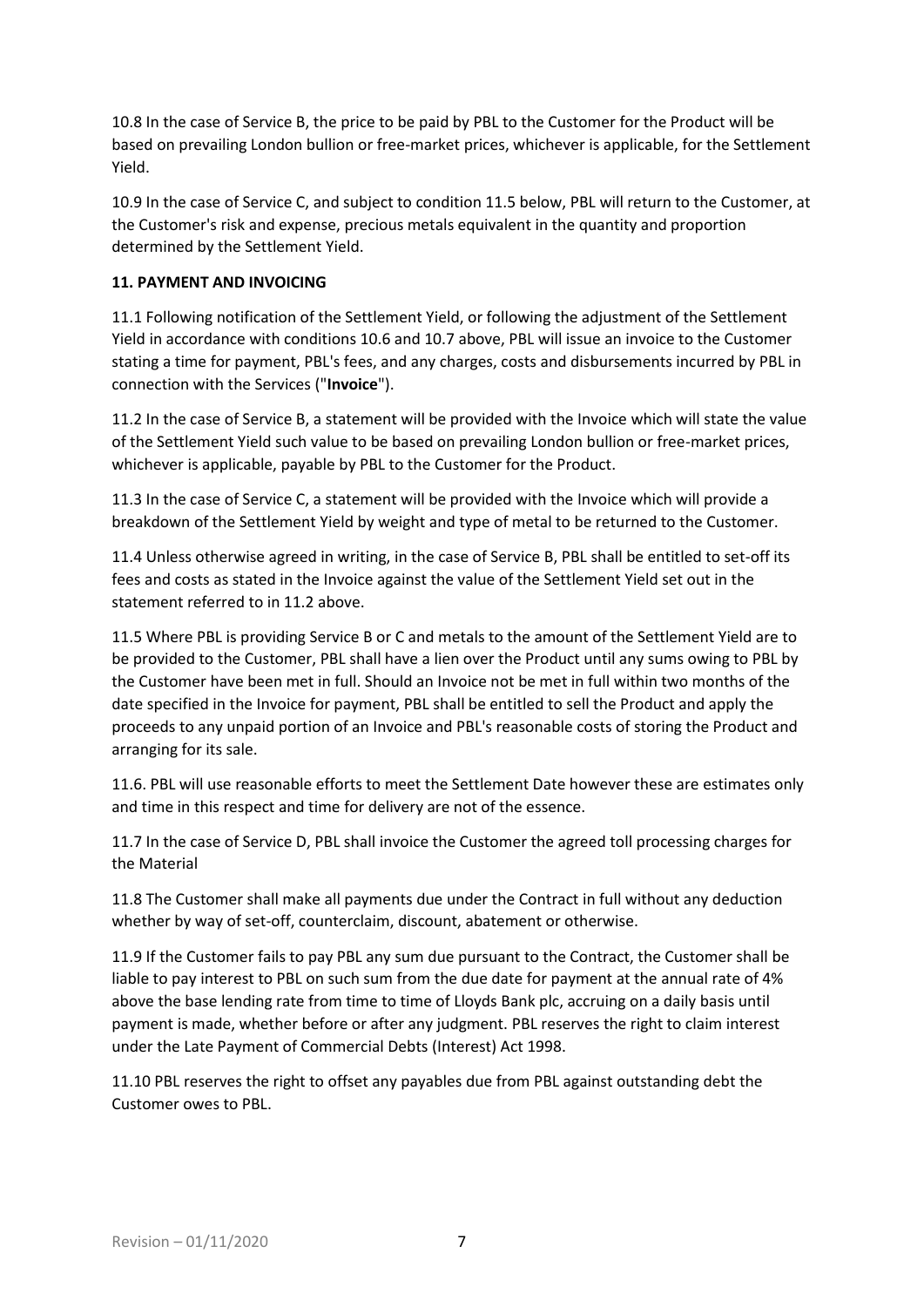## **12. INDEMNITY**

12.1 The Customer shall indemnify PBL and/or any third party to whom PBL may sub-contract the whole or any part of the Services against any and all actions, proceedings, losses, claims, costs, damages and expenses whatsoever:

(a) in respect of loss of life, personal injury or damage to property arising directly as a result of:

(i) any defects or health hazards in the Materials; or

(ii) any instruction or false or misleading information given or supplied by the Customer in connection with the execution of the Services;

(b) resulting from the requirements of the Regulation in relation to waste material shipped to PBL for recovery; or

(c) resulting from the Customer's warranty under condition 3 being untrue in any respect.

12.2 The customer hereby appoints PBL as its agent for the purpose of granting an indemnity in identical terms to that contained in condition 12.1 by the Customer to any third party to whom PBL sub-contracts the whole or any part of the Services.

## **13. LIMITATION OF LIABILITY**

13.1 The following provisions set out the entire financial liability of PBL (including any liability for the acts or omissions of its employees, agents and sub-contractors) to the Customer in respect of:

(a) any breach of these Conditions or the Contract; and

(b) any representation, statement or tortious act or omission including negligence arising under or in connection with the Contract.

13.2 All warranties, conditions and other terms implied by statute or common law are, to the fullest extent permitted by law, excluded from the Contract.

13.3 Nothing in these Conditions excludes or limits the liability of PBL:

(a) for death or personal injury caused by PBL's negligence; or

(b) for any matter which it would be illegal for PBL to exclude or attempt to exclude its liability; or

(c) for fraud or fraudulent misrepresentation.

13.4 Subject to condition 13.2 and condition 13.3:

(a) PBL's total liability in contract, tort (including negligence or breach of statutory duty), misrepresentation, restitution or otherwise, arising in connection with the performance or contemplated performance of the Contract shall be limited to the total value of the Services to PBL, specifically the sum of refining charges, treatment charges, lot charges, toll charges, and the percentage of precious metal not payable to the Customer, as defined in the PBL Refining Terms commercial proposal; and

(b) PBL shall not be liable to the Customer for loss of profit, loss of business, or depletion of goodwill in each case whether direct, indirect or consequential, or any claims for consequential compensation whatsoever (howsoever caused) which arise out of or in connection with the Contract.